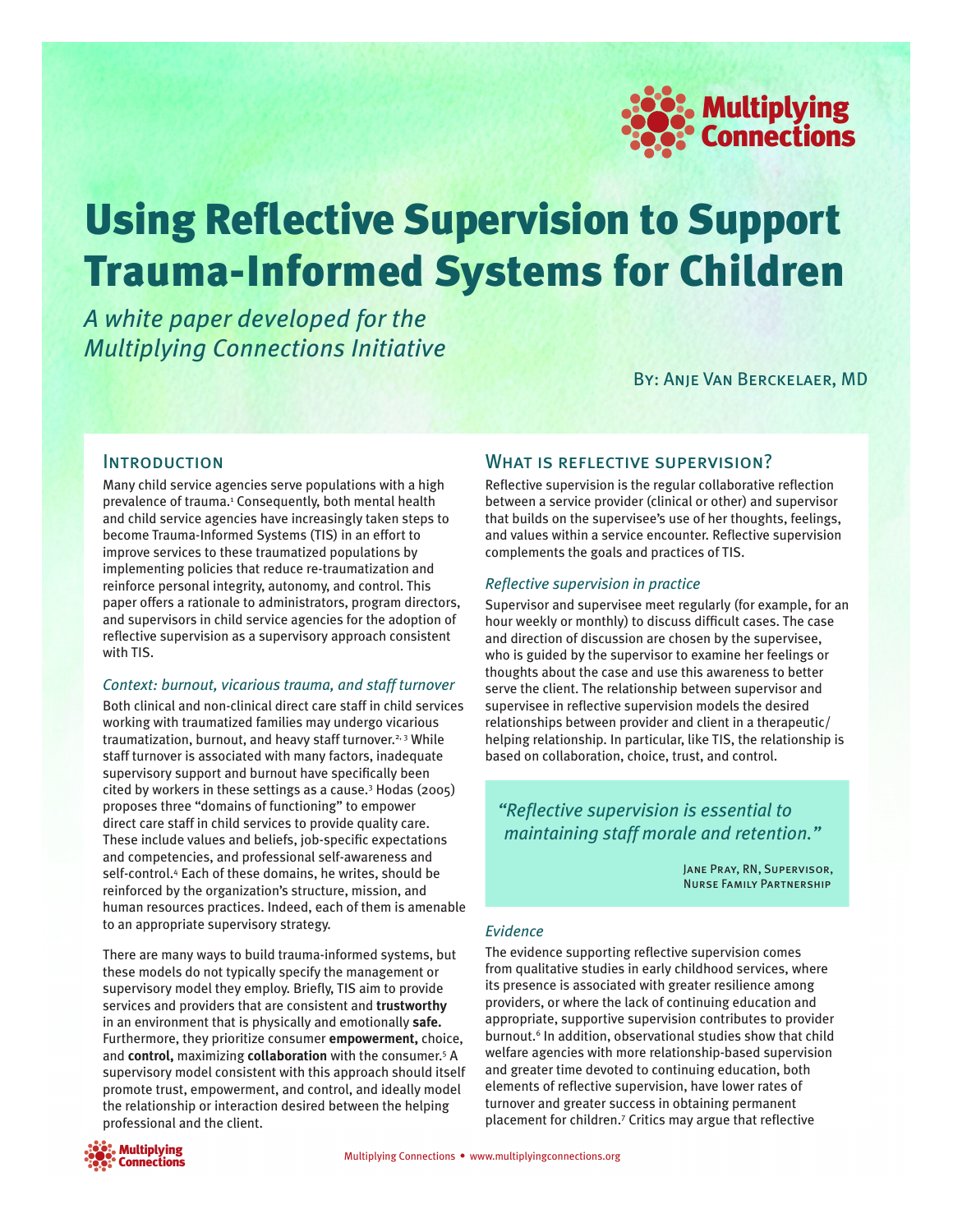supervision is resource-intensive, taking the supervisor's time from other tasks and the worker's time away from direct services. Indeed, it does require dedicated resources, including up-front training at the time of implementation, ongoing support for supervisors, and time for supervisor and supervisee to devote to reflective practice. While these resources must be taken into consideration, the studies cited above suggest that this investment may yield returns in staff retention and potentially in client outcomes.

# Existing supervisory models are less consistent with Trauma-Informed Systems

The principal alternatives to reflective supervision include administrative supervision and peer consultation. The former consists of an administrative approach to the assessment of worker performance, for example quantitative assessments of client-hours, or caseload. Because ongoing case-based reflection is not formally incorporated in this approach, individual cases are reviewed typically in times of crisis, and the nature and quality of supervision is entirely dependent on the individual supervisor. Crisis review or critical incident debriefings approach the supervisee's work when there has already been an adverse event. In contrast, TIS is a strengthsbased approach to services (focusing on the strengths and abilities of the client) that takes place regularly in a safe setting.

The Structured Peer Consultation Model was developed and implemented with counseling professionals, in part to respond to the need for insufficient supervisory support; using the structured format, counselors create their own supervision-like experiences and receive support and critical feedback from peers.<sup>8</sup> This model's efficacy has not been evaluated in settings that serve traumatized populations. Although it has some of the relational and supportive attributes and non-hierarchical approach that would be consistent with TIS, advocates of TIS argue that the emotional content of the supervision may not be appropriate at the peer level.

## *Core elements and potential pitfalls*

In existing programs that have previously been using other supervisory styles, the transition to reflective supervision may be challenging. Several essential aspects must be aligned before RS can be successful.

• Leadership commitment

Every level of the organization must be engaged in order for time to be regularly dedicated to RS. This commitment to RS is essential: not only must the supervisor/supervisee prioritize it, but its scheduled time must take precedence even over client visits if it is to be maintained and flourish as a method of staff reflection and development. A focus on caseload alone, or pressure on supervisors to increase productivity to the exclusion of supervision time, leads to shortchanging reflective practice.

#### • Support for supervisors

A tiered mentoring/supervisory structure is also important: Supervisors offering RS need to be supervised and receive support modeling reflective practice from their own supervisors.

• Trust, privacy and time

In order for RS to work, supervisees must be able to trust that the information they share is private, and that the work they do in supervision is part of a professional growth process. This is facilitated by setting aside time and private space for supervision. In settings where the supervisory approach has been less relational and more administrative, it may take time to build the kind of trust necessary for effective reflective supervision.

# Why now?

Reflective supervision is an attractive staff supervision model for TIS, because it provides a good theoretical match between the supervisor/supervisee relationship and the supervisee/consumer relationship that is critical for trauma informed practice. Indeed, the validation, support, and reflection received in reflective supervision are precisely what the helping professional seeks to offer to the consumer. Although other supervision models exist, none have been systematically applied in this context. The most common alternative, administrative supervision, leaves formal supportive reflection vulnerable to competing time pressures in the best case; in the worst case, it is absent altogether or occurs only in response to crisis. Although the evidence is currently rudimentary, the potential benefits to the child service agencies and the populations they serve are promising, in terms of staff retention, and improved staff training, awareness, and morale. We recommend that child service agencies implement this model with an eye toward documenting staff retention, costs, and consumer outcomes including satisfaction.

*"Reflective supervision is a parallel process. My goal is to model the desired relationships between provider and client in the therapeutic/helping relationship through the use of reflective supervision with my supervisees."*

> Maria Frontera, LSW Director, Children and Family Services

## Case study and interview

To further explore the practical experience of using reflective supervision, we interviewed Jane Pray, a supervisor in one of Philadelphia's three Nurse-Family Partnership (NFP) sites. NFP is a home visit intervention for high-risk firsttime mothers. One of its core model elements is reflective supervision (RS). An important feature of the NFP is that its well-studied and proven outcomes rely on staff retention: the loss, mid-cycle, of a home visiting nurse, can lead to 50-75% attrition of clients. **Consequently, staff supervision models must be very focused on effective retention measures.**